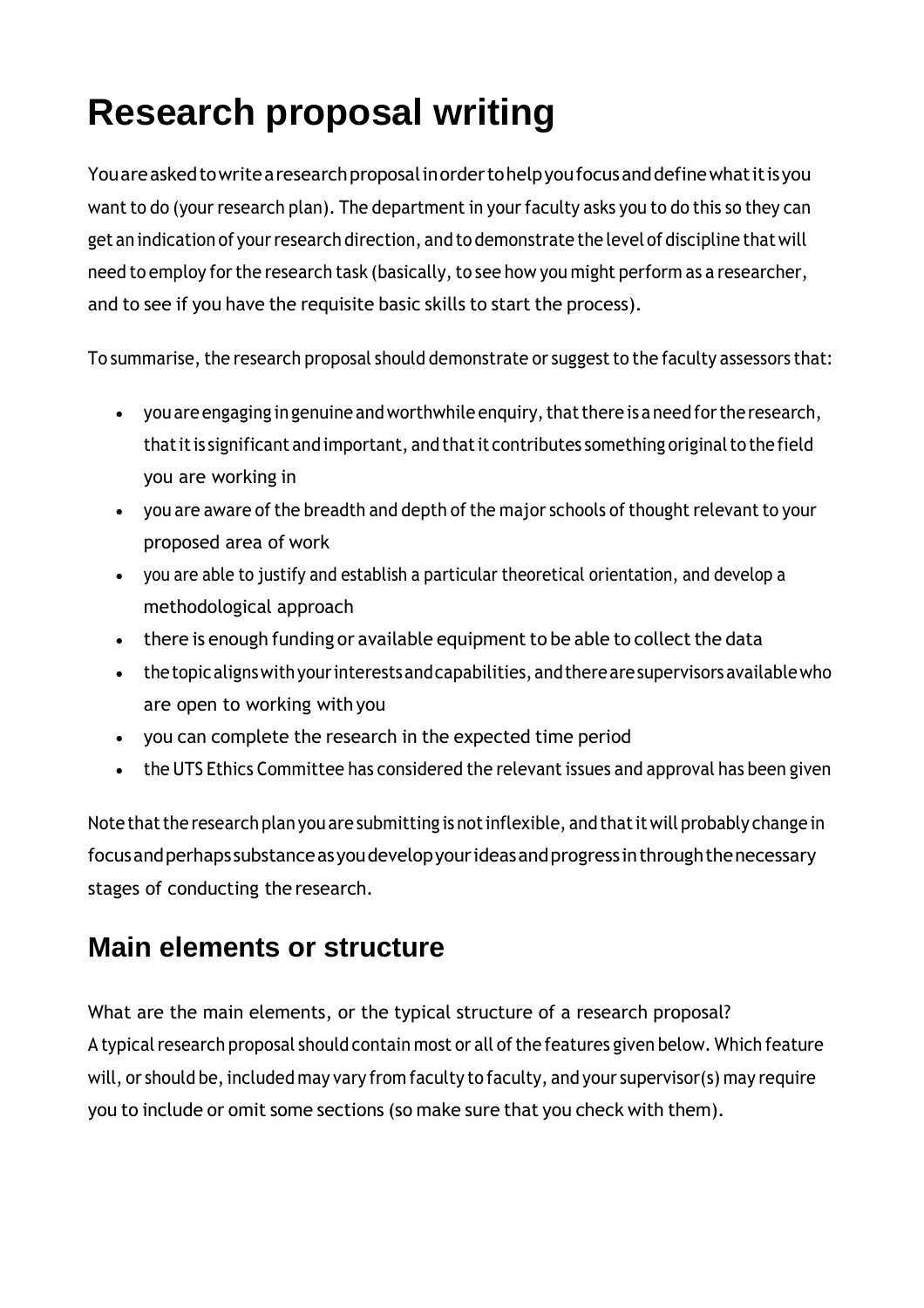#### • **A cover page**

This is essential – itidentifies:

- o your research area via a tentative or proposed title
- $\circ$  your name, contact details, and qualifications
- $\circ$  the institutional or university name, as well as the specific department
- o supervisor's and co-supervisor's names
- o the degree level being attempted

#### • **Table of contents**

A table of contents should:

- $\circ$  list the research proposal sections in a hierarchical way, using titles and subtitles
- $\circ$  give accurate page references for each section

#### • **Introduction**

An introduction should:

- $\circ$  Follow a general-to-specific writing pattern
- $\circ$  Start by providing background information that orientates the reader to the research's general socio-political, historical, scientific, and educational contexts (whichever is most relevant)
- $\circ$  Perhaps include a theoretical, personal, or policy-based motivation for the research as a starting point
- $\circ$  Attempt to persuade, inform or indicate to the reader of the need for the research. This is an attempt to convince the reader that the research will be useful, interesting, or significant for the academic community, and may be suggestive of the research 'gap' which arises from the following literature review

# • **Purpose and aims**

This section should:

- $\circ$  state unambiguously and concisely the purpose of the research (and situating it in the broader context)
- $\circ$  outline the aims and key research questions (make sure that you relate the aims to the purpose above and to the research questions which follow on from this)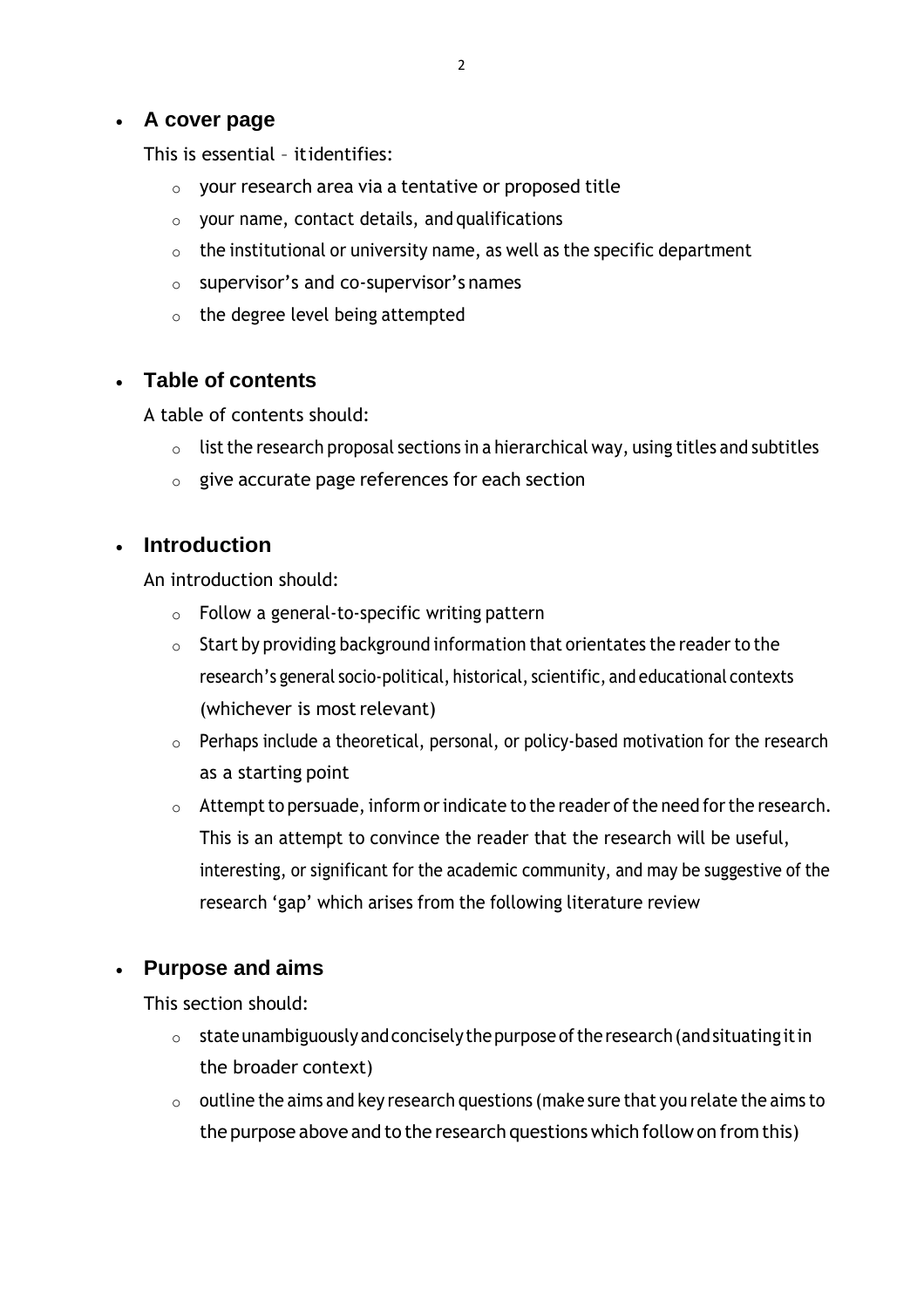#### • **Literature review**

The purpose of this is to:

- $\circ$  demonstrate to your readers that you have read enough to show that you are awareofwhothemostsignificantwritersorresearchersareinyourareaof research
- $\circ$  specify which issues or concepts you will concentrate on in your review (this may well change as you read more widely and deeply)
- $\circ$  show that you can exercise critical judgement in selecting which issues to focus on and which to ignore
- $\circ$  show that you can take a critical approach to your area of research
- $\circ$  argue for the validity of your area of research in terms of its need to address a 'gap'
- $\circ$  establish the theoretical orientation you are planning to take

# • **Research design (or methodological approach)**

The purpose of this is to describe your research plans and approach by:

- $\circ$  indicating the rationale and theoretical source for your choice of research approach
- $\circ$  describing your rationale for the selection of participants, methods of data collectionandanalysis, andthestepsyouwilltaketoensurethatethicalpractices are followed
- o suggesting the limits, restrictions or boundaries of your research
- $\circ$  providing a timetable or research action plan which explains each of the tasks to be carried out and the anticipated times for completion (the format of this should be clear and concise)

# • **Thesis structure**

This section should provide:

- $\circ$  a description of each proposed chapter via a small paragraph which shows how it links to any previous chapters, and how links to any chapters which may follow
- $\circ$  a proposed table of contents (following the same rules as given above)

# • **Significance/expected outcomes**

This section should provide:

o the anticipated outcomes